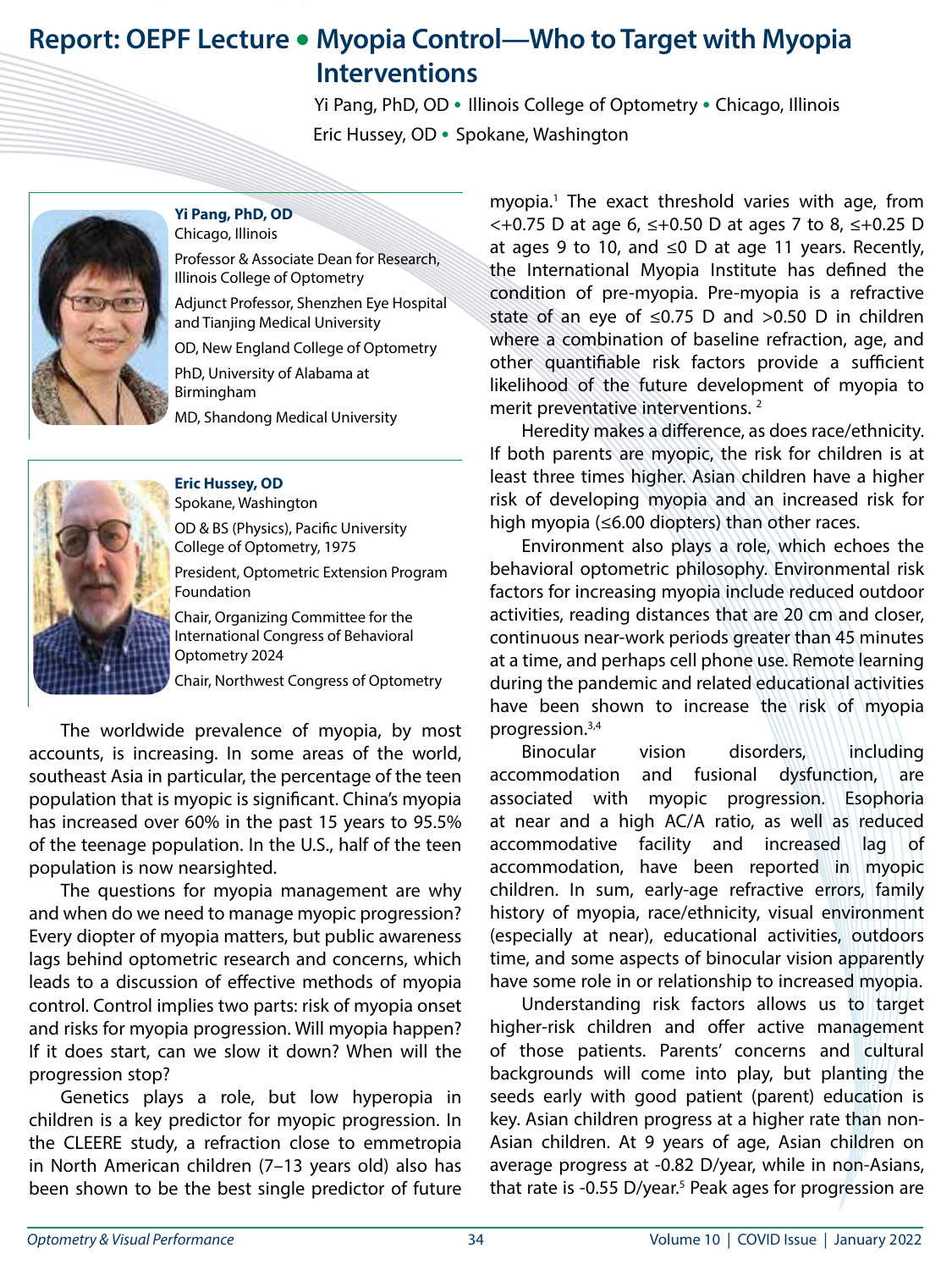6 to 14 years old, with myopic-trend refractive errors at a younger age being a big sign of myopia. The rates of progression in both axial length and refractive status at 7 years old are almost double the rates at 11 years old. Axial length in emmetropic children increases about 0.1 mm per year from 6 to 14 years old.<sup>6</sup> In Asian myopic children, the increase of axial length at 7 years old can be five times the rate in emmetropic children aged 6 to 14 years old. $7$ 

Myopia management starts with a comprehensive eye and vision examination, possibly with cycloplegic refraction. Binocular vision tests should always be performed, then collect and evaluate risk factor information: parental myopia, visual environment, and educational activities. If available, axial length measurements should be performed. If orthokeratology is a consideration, topography is needed.

If you are actively managing myopia, what is the stopping point? At what age? Fifty percent of childhood myopic progressions stop by age 15, and 75% stop by age 18. The peak progression years are 7 to 14 years old.<sup>8</sup> Perhaps when myopia progression is lower than 0.25 D/year and in an age zone when we would expect the myopia progression to stop, the conversation should be started with parents and children about when the myopia treatment should be considered to stop.

Online learning became a new normal during the COVID-19 pandemic. Although there is no study done to compare the effect of screen size on myopia progression (such as computer vs. cell phone), one would expect smaller screen size to be associated with closer working distance, which has been confirmed to be one of risk factors for myopia progression. In addition, smaller screens are associated with smaller fonts, which lead to increased accommodative demand. Thus, eye care practitioners may consider recommending that children use digital devices with relatively big screens and asking children to avoid using cell phones for educational activities. Furthermore, eye care practitioners should promote good visual hygiene, including the 20-20-20 rule: every 20 minutes, take a 20 second break, looking 20 feet away.

All of that risk analysis, history, and parental concern comes into play: which active myopia management should be chosen? If a parent is concerned, "wait and see" may not be an appropriate and well-accepted strategy. A clinical case: 9-year-old Sophia was a moderately myopic child (-2.75) at an early age, the Asian daughter of very nearsighted parents, and spent an hour in outdoor activities daily. She was on the swim team and did one hour of homework daily. Orthokeratology might be a good option for Sophia as active myopia management.

Six-year-old Andrew presented a different profile; a different regimen was recommended. Andrew had annual examinations since he was 3 years old. Over the last 3 years, his hyperopia decreased from +1.50 DS, to  $+1.25$ , to  $+0.75$ , and finally to  $+0.25$  DS. His father, mother, and older sister were all myopic, and his sister had used 0.01% atropine for 3 years. With remote learning, Andrew's mother became very concerned about myopia. The ATOM 3 clinical trial (effect of 0.01% atropine on myopia onset) won't be completed until 2023. With good parent education, Andrew's parents understood that there was no research evidence about the effect of 0.01% on preventing myopia onset. Andrew was started on 0.01% atropine, was counseled on his visual environment (he currently was doing remote learning 8 hours a day, as well as some video gaming), and was encouraged to go outside to play for two hours (total) per day.

In contrast to Andrew, 16-year-old Rachel, a very myopic (-6.00 and -6.25 sph, although her current lenses were -7.25) African American girl, and her father (-3.50 sph) wanted to try atropine. Screen time, again, approached 8 hours per day for remote learning plus homework, and Rachel also had a 3-hour-per-day addiction to TikTok and YouTube. Rachel showed 2pd esophoria at near with the cover test. After adjusting her lens prescription to the current (lower) power, Rachel was scheduled to return in 6 months to evaluate whether her myopia had stopped or was progressing.

New technologies for myopia management include spectacle lenses to defocus the paramacular area (DIMS, Stellest, Diffusion Optics Technology) and IVMED-85 eyedrops that crosslink the sclera and induce a hyperopic shift. A myopia progression and treatment calculator can be found at https://bhvi.org/ myopia-calculator-resources/.

Clinical pearls are that in the rapidly developing field of myopia management, treatment plans will be individualized, and parents need information planted early. Parents can be very knowledgeable, so be prepared.

## References

- Zadnik K, Sinnott LT, Cotter SA, et al. Prediction of juvenile-onset myopia. JAMA Ophthalmol 2015;133:683-9.
- 2. Flitcroft DI, He M, Jonas JB, et al. IMI Defining and classifying myopia: A proposed set of standards for clinical and epidemiologic studies. Invest Ophthalmol Vis Sci 2019;60(3):M20-M30.
- 3. Xu L, Ma Y, Yuan J, et al. COVID-19 quarantine reveals that